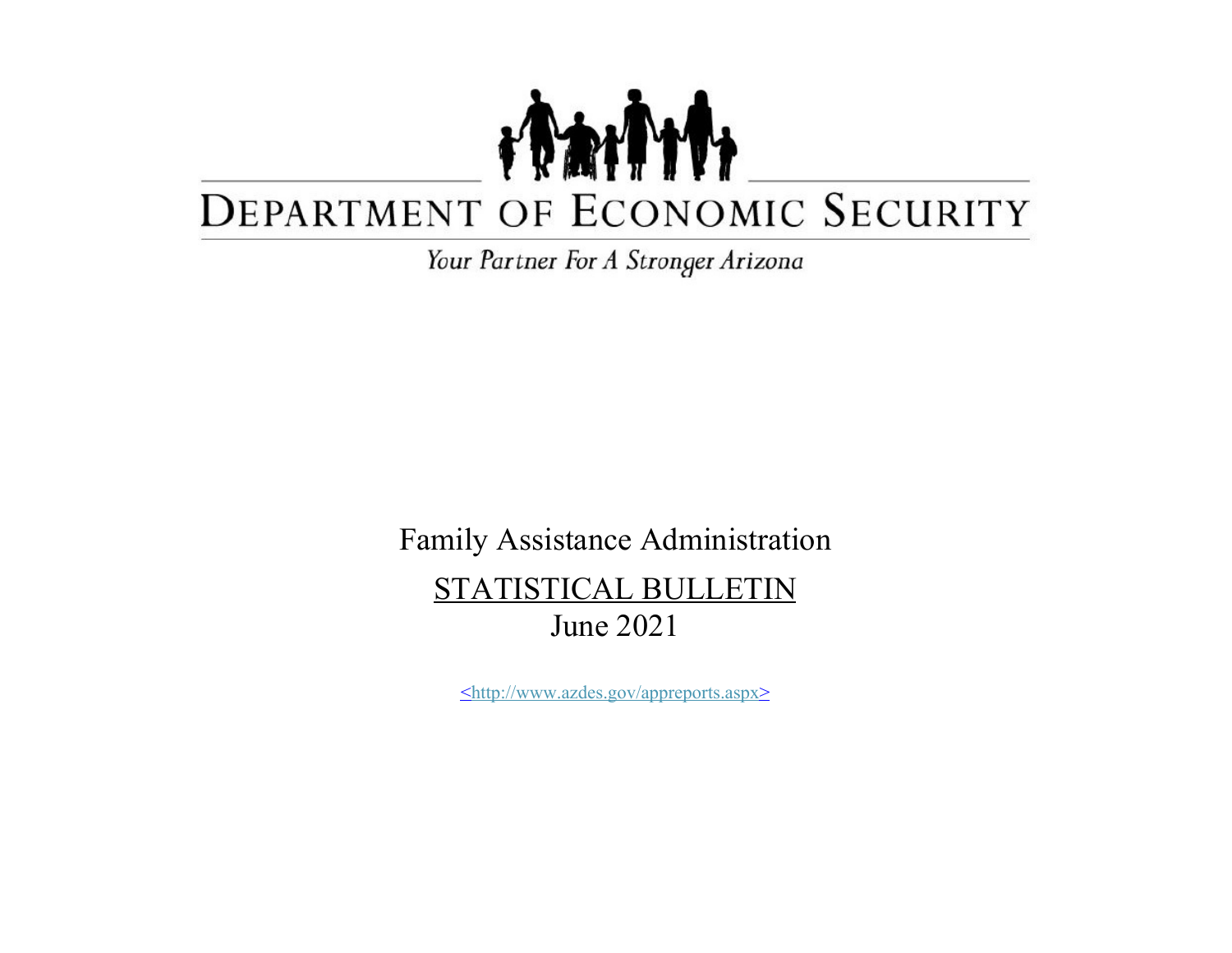

\*Includes prior month totals

| <b>Excludes</b>                | <b>Includes</b>                                                         | <b>Tribal</b>      |       |                   |                 |
|--------------------------------|-------------------------------------------------------------------------|--------------------|-------|-------------------|-----------------|
|                                |                                                                         | <b>Tribe</b>       | Cases | <b>Recipients</b> | <b>Payments</b> |
|                                | TANF Child Only: 4,481 Cases; 7,605 Children; \$894,163                 | Hopi               | 30    | 68                | \$7,489         |
| Grant Diversion totals of: 196 | Unemployed Two Parent Program: 283 Cases; 1,108<br>Recipients; \$86,838 | Pascua Yaqui       | 89    | 260               | \$29,285        |
| Cases; \$155,503               |                                                                         | <b>Salt River</b>  | 20    | 58                | \$5,836         |
|                                |                                                                         | <b>Grand Total</b> | 139   | 386               | \$42,610        |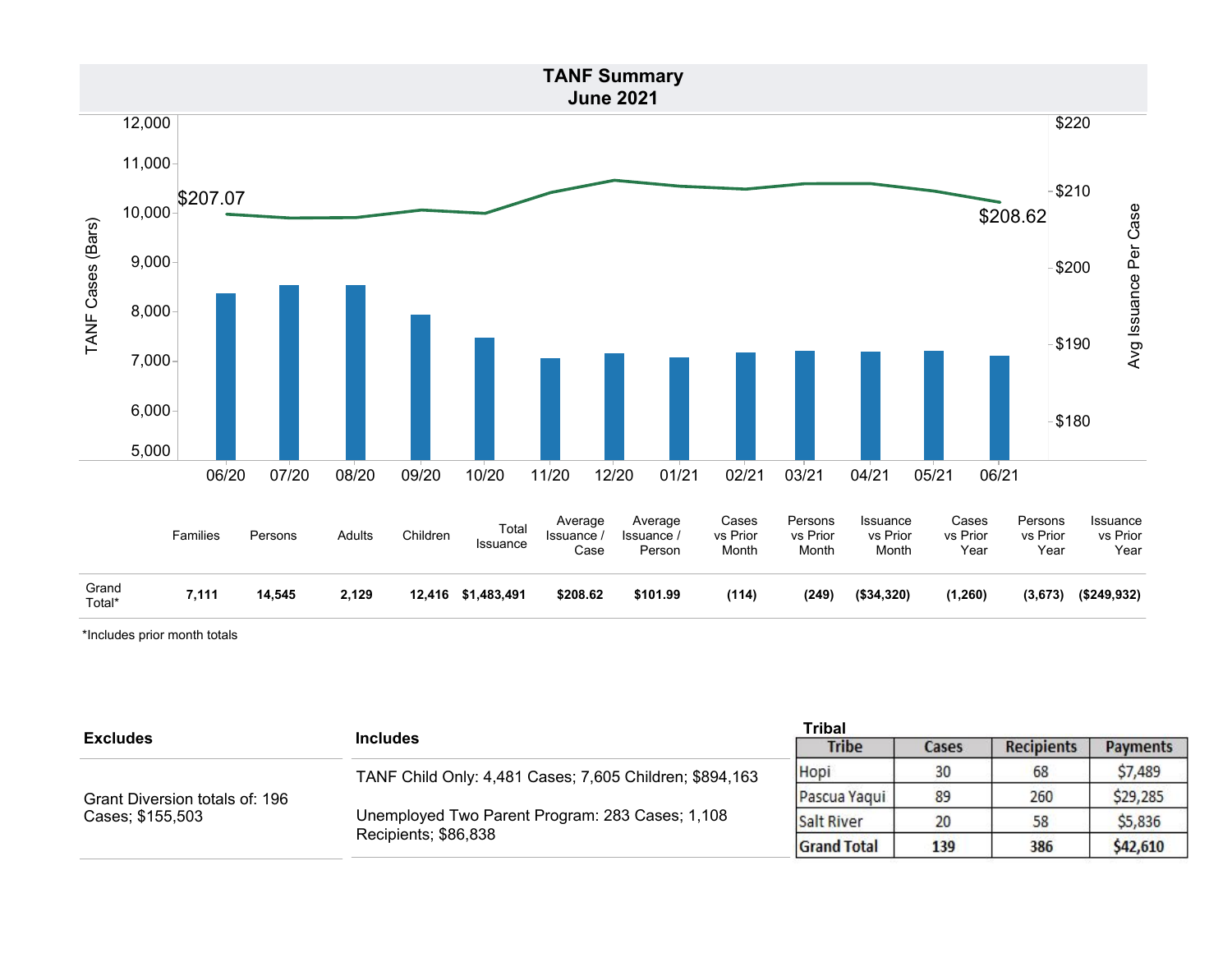

\*Includes prior month totals. (2/19 SNAP benefits paid out in 1/19 are included in 2/19 numbers.)

FF Coronavirus Response Act - H.R. 6201 adjustments:

 - Includes: Emergency Allotments to bring households up to the maximum benefit totaled \$74,152,355 issued, 418,604 families, and 884,121 persons. SNAP Households received a minimum EA benefit of \$95 beginning in April 2021. The increase in average issuance per case in May 2021 is due in part to EA benefits issued in May for the month of April.

 - Excludes: P-EBT (Pandemic School Meals Replacement and Child Care Replacement) Program benefits are not SNAP benefits and are excluded. \$190,715,780 issued, 484,655 families, and 720,360 children. P-EBT families also receiving SNAP are included in families, persons, and children, but benefits issued are excluded.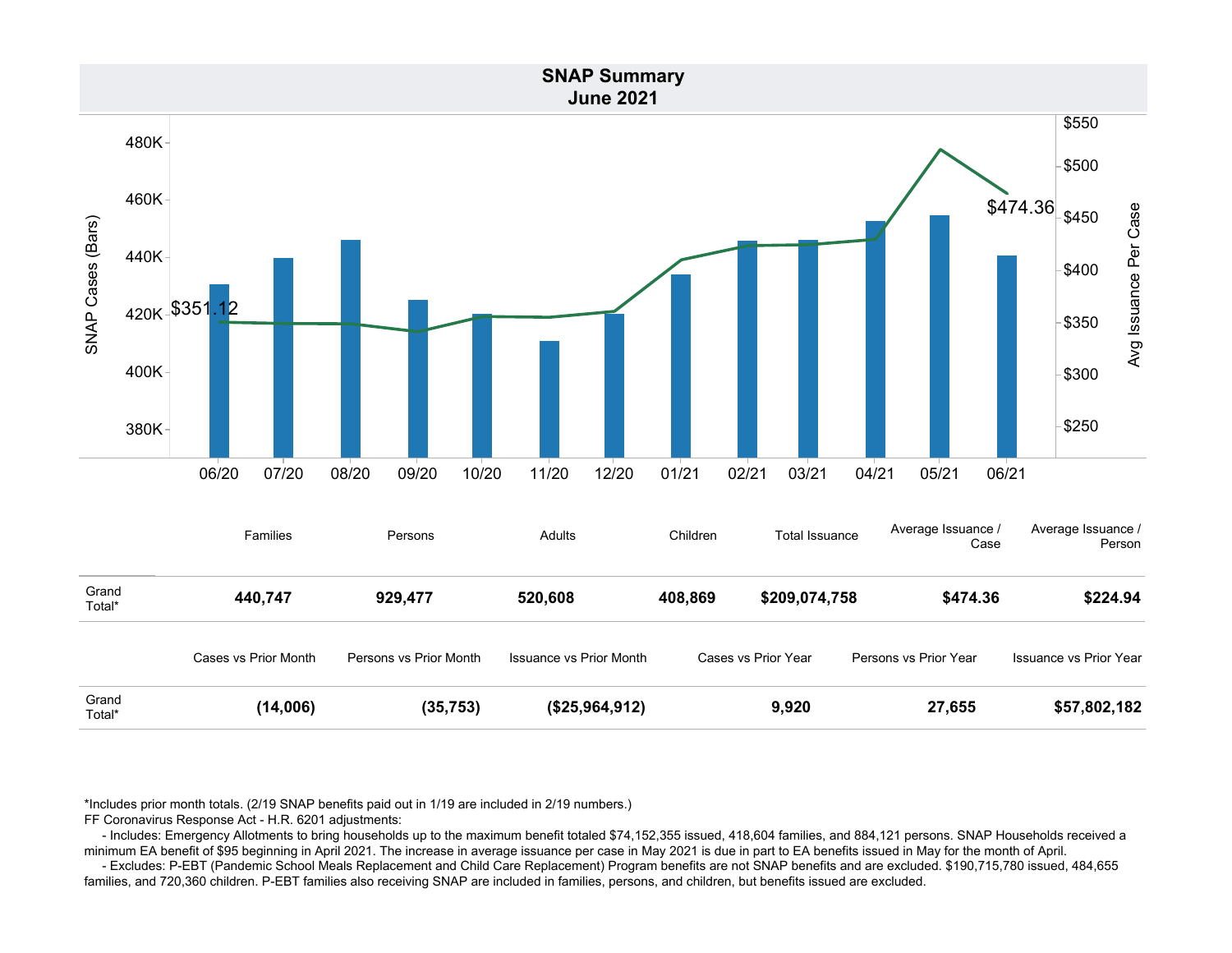

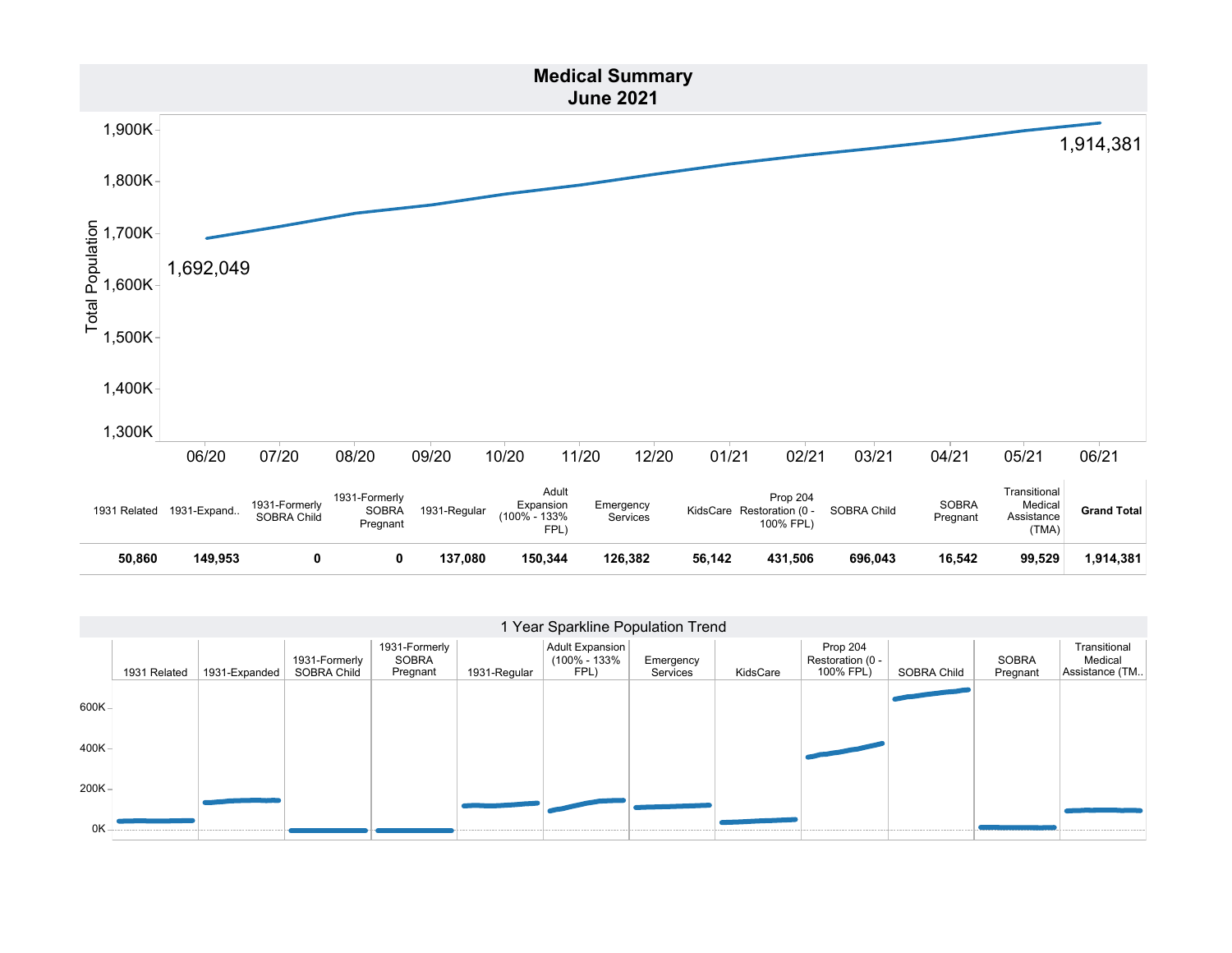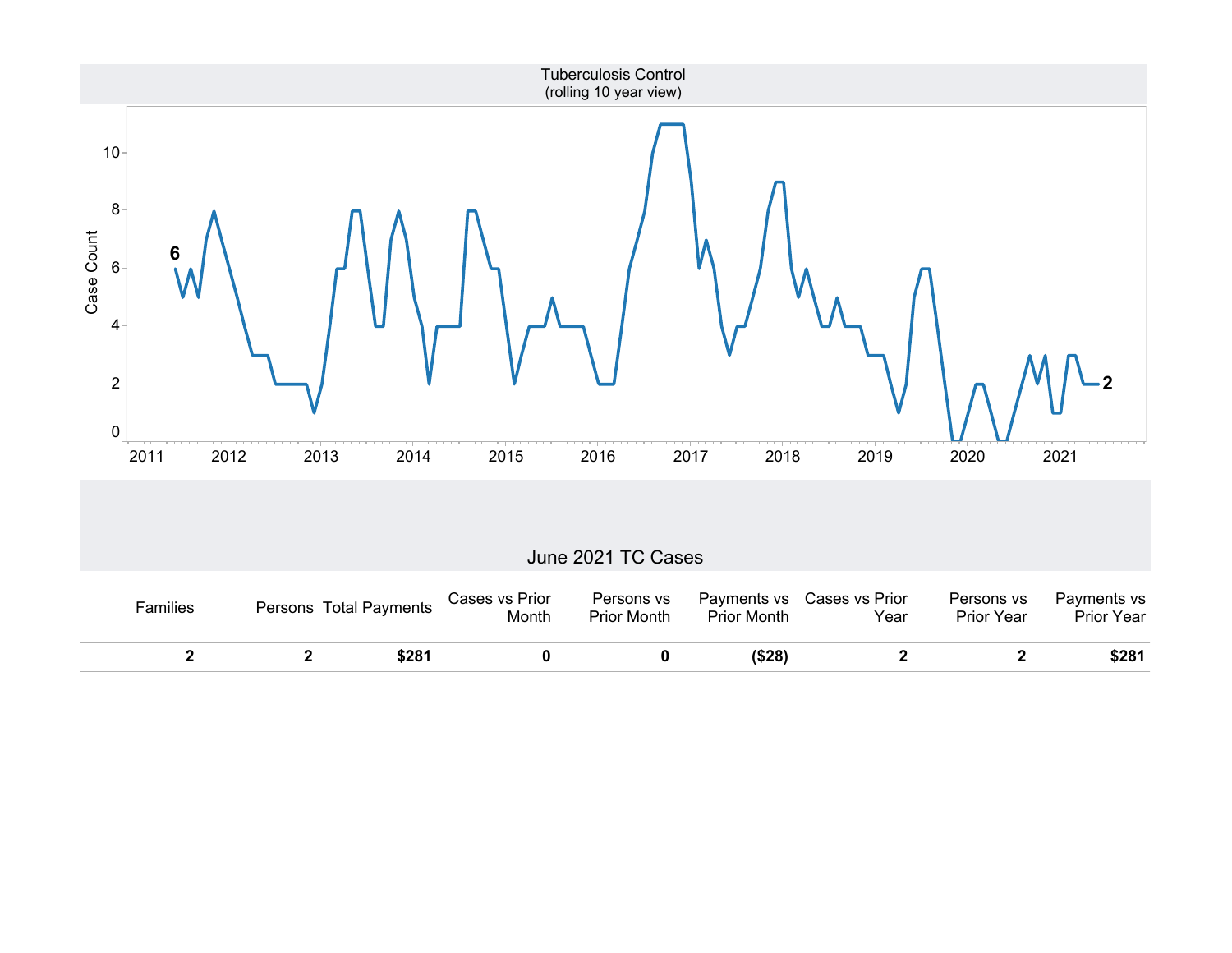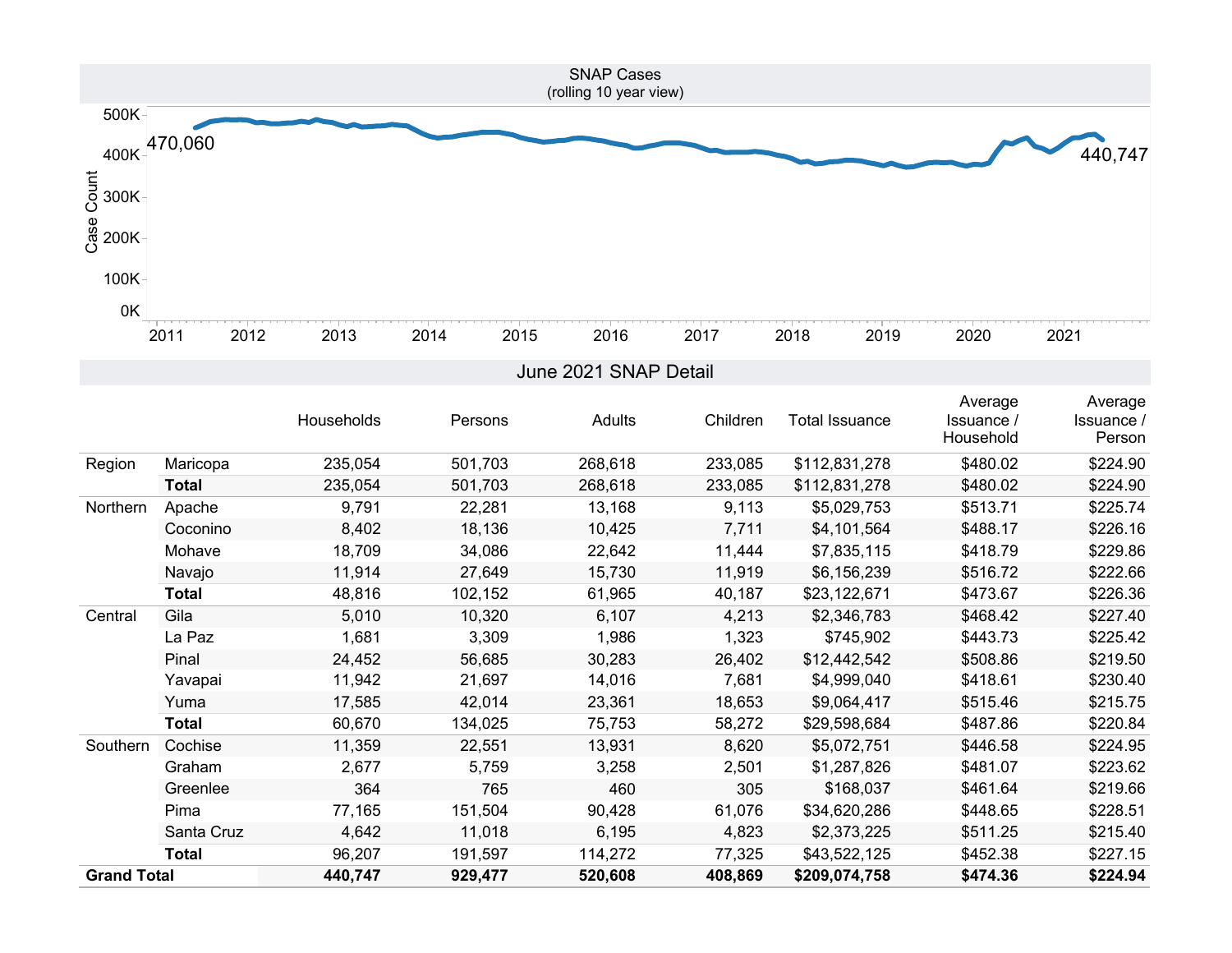

|                    |              |            |         |                |          |                       | Average    | Average    |
|--------------------|--------------|------------|---------|----------------|----------|-----------------------|------------|------------|
|                    |              | Households | Persons | Adults         | Children | <b>Total Issuance</b> | Issuance / | Issuance / |
|                    |              |            |         |                |          |                       | Household  | Person     |
| Region             | Maricopa     | 3,813      | 8,006   | 1,246          | 6,760    | \$799,061             | \$209.56   | \$99.81    |
|                    | <b>Total</b> | 3,813      | 8,006   | 1,246          | 6,760    | \$799,061             | \$209.56   | \$99.81    |
| Northern           | Apache       | 12         | 31      | 9              | 22       | \$2,871               | \$239.25   | \$92.61    |
|                    | Coconino     | 63         | 124     | 17             | 107      | \$13,014              | \$206.57   | \$104.95   |
|                    | Mohave       | 277        | 569     | 88             | 481      | \$57,808              | \$208.69   | \$101.60   |
|                    | Navajo       | 89         | 184     | 31             | 153      | \$18,608              | \$209.08   | \$101.13   |
|                    | <b>Total</b> | 441        | 908     | 145            | 763      | \$92,301              | \$209.30   | \$101.65   |
| Central            | Gila         | 62         | 114     | 9              | 105      | \$12,509              | \$201.76   | \$109.73   |
|                    | La Paz       | 14         | 34      | $\overline{2}$ | 32       | \$3,232               | \$230.86   | \$95.06    |
|                    | Pinal        | 477        | 1,003   | 111            | 892      | \$100,951             | \$211.64   | \$100.65   |
|                    | Yavapai      | 153        | 261     | 27             | 234      | \$29,267              | \$191.29   | \$112.13   |
|                    | Yuma         | 187        | 437     | 78             | 359      | \$40,884              | \$218.63   | \$93.56    |
|                    | <b>Total</b> | 893        | 1,849   | 227            | 1,622    | \$186,843             | \$209.23   | \$101.05   |
| Southern           | Cochise      | 159        | 294     | 39             | 255      | \$32,007              | \$201.30   | \$108.87   |
|                    | Graham       | 32         | 60      |                | 59       | \$6,838               | \$213.69   | \$113.97   |
|                    | Greenlee     | 9          | 15      |                | 14       | \$1,734               | \$192.67   | \$115.60   |
|                    | Pima         | 1,698      | 3,293   | 450            | 2,843    | \$351,670             | \$207.11   | \$106.79   |
|                    | Santa Cruz   | 66         | 120     | 20             | 100      | \$13,037              | \$197.53   | \$108.64   |
|                    | <b>Total</b> | 1,964      | 3,782   | 511            | 3,271    | \$405,286             | \$206.36   | \$107.16   |
| <b>Grand Total</b> |              | 7,111      | 14,545  | 2,129          | 12,416   | \$1,483,491           | \$208.62   | \$101.99   |